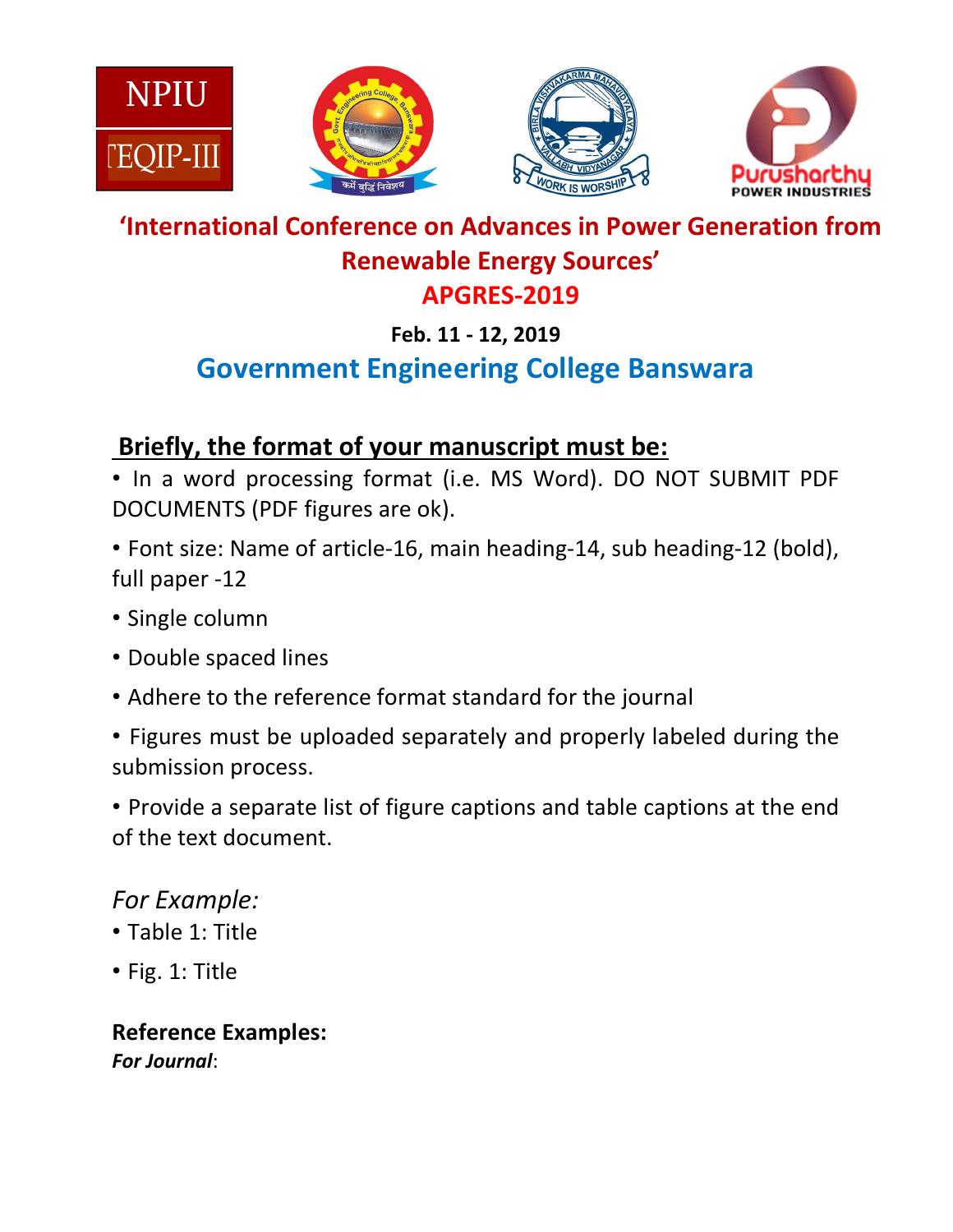Pinnegar, C., Eaton, D.W., 2003. Application of the S-transform to prestack noise attenuation filtering. Journal of Geophysics Research, 108(B9), 2422-2431. doi:10.1029/2002JB002258.

#### For Books:

Richardson, J.L., Vepraskas, M.J. (Eds.), 2001. Wetland Soils. Genesis, Hydrology, Landscapes and Classification, Lewis Publishers, Boca Raton, Florida, USA, 417pp.

#### Article Chapter:

McGuinness, D., da Silva, P., 2003. Infrastructure for Web explanations. International Semantic Web Conference 2003, Published in: Lecture Notes in Computer Science, Vol. 2870, Springer, Berlin, pp. 113-129.

#### Conference Proceeding:

Sandberg, S.K., Corso, W., Levine, J.R., Newhart, G., Powell, G., 2001. Mapping a paleochannel system controlling contaminant migration at a wood-treating facility using electromagnetics. In: Proceedings Symposium on the Application of Geophysics to Engineering and Environmental Problems, Denver, CO, paper ASP-2 (on CDROM) pp. 1-12.

#### Thesis:

Use Thesis when referring to B.Sc. or M.Sc. theses Peternell, M., 2002. Geology of syntectonic granites in the Itapema Regiona SE Brazil – Magmatic structures of the Rio Pequeno Granite SE Brazil and analyses with methods of fractal geometry. Unpublished M.Sc. Thesis, Technische Universität München, Munich, 90pp.

#### Technical Report:

Reimann, C., 1998. Environmental geochemical atlas of the central Barents region. Geological Survey of Norway, Trondheim, Norway, 745pp.

#### Maps:

Fenneman, N., 1946. Map A46. Physical Divisions of the United States, 1:7000000 Map, United States Geological Survey, Reston, VA.